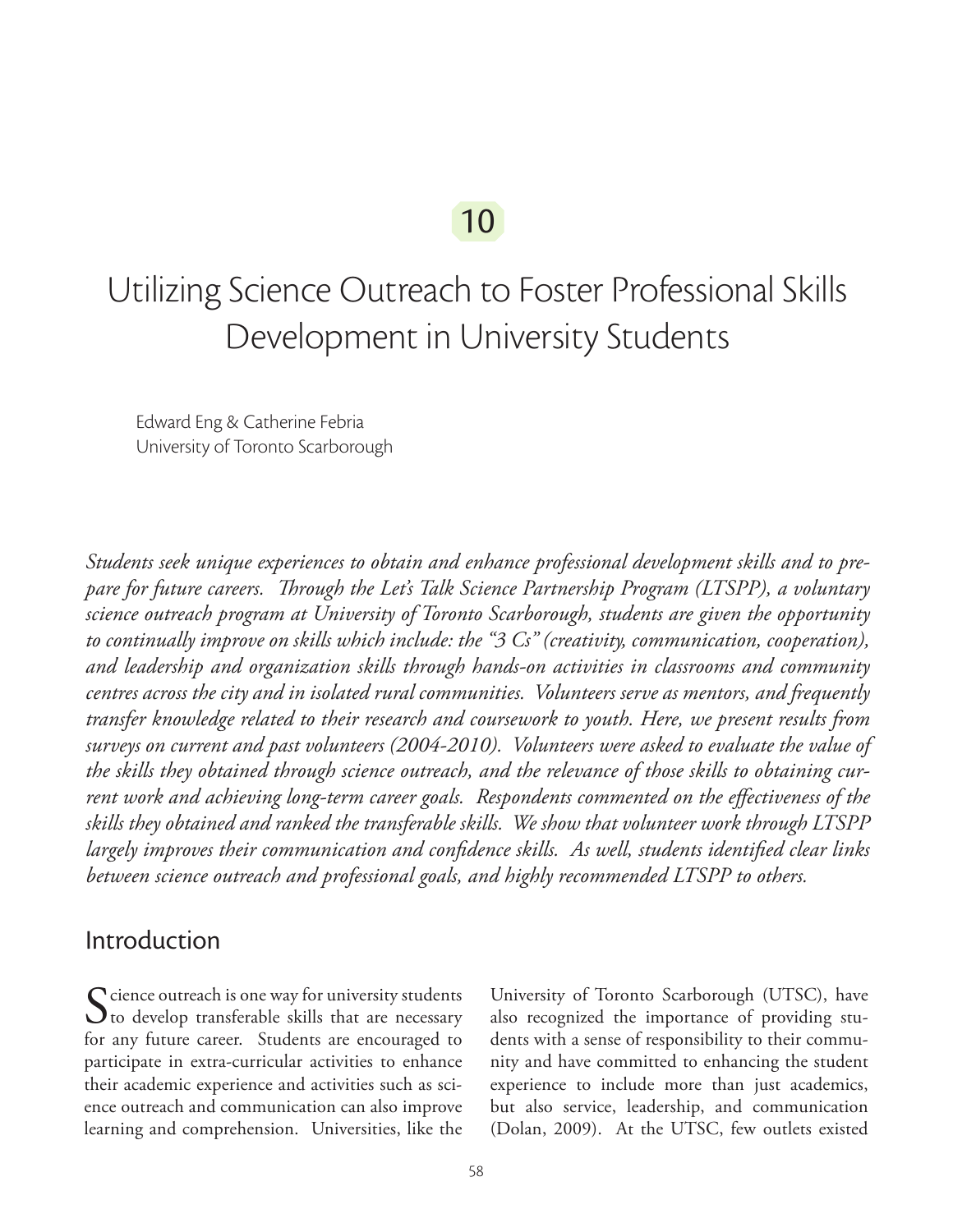for students to enhance their student experience or to develop other skills outside of their research and academic programs. The UTSC's Let's Talk Science Partnership Program (LTSPP) represents one of the few opportunities for students to learn, develop skills, and grow outside of their required studies. In this work, we sought to understand the impacts of volunteer science outreach experiences on past and current volunteers of the program.

# Let's Talk Science Partnership Program (LTSPP)

Let's Talk Science is a national charitable organization that seeks to develop and deliver engaging science, engineering, and technology education to children and youth through hands-on, interactive programming. The Let's Talk Science Partnership Program is based out of Canadian universities. Coordinators partner university students with educators and students in the community to do hands-on science activities with children and youth in schools, libraries, and public community events. Incoming volunteers to the program receive Science with Impact™ training before conducting activities. The UTSC site was initiated in 2004, and began with one coordinator and five volunteers. Due to ongoing support from the community and University administrators, the program has now expanded to three coordinators and over 100 volunteers. Volunteers in the program at UTSC range from first-year undergraduates to senior graduate students, and come from various academic disciplines (science and non-science related). This provides a unique platform that enables the sharing of knowledge and expertise across disciplines, as well as interactions between junior and senior volunteers of the program. Currently, on average, volunteers participate in about 3-4 science events, reaching over 2000 students, per year.

# Data Collection and Analyses

To assess the opinions of LTSPP volunteers, three different surveys were distributed to volunteers at different stages of volunteering: students who were beginning volunteer training; students who had completed at least one year of volunteer activities with LTSPP; and experienced undergraduate and graduate students who volunteered with LTSPP between 2004 and 2009. A sample of the survey can be found in the Appendix. A total of 34 surveys were collected and analyzed. Overall, respondents ranked their perceptions of the skills they obtained through volunteering and commented on the quality of their volunteer experiences. The skill categories examined in the study can be found in the Appendix. The ranking on how much each skill category was enhanced was based on the following Improvement Score scale: 1 - not at all; 2 - very little; 3 - somewhat; 4 - quite significantly; and 5 - very significantly. All responses were tallied and analyzed using Microsoft Excel software. A statistical t-test was used for analyses of the data for each skill category when comparing between undergraduate and graduate volunteers, active and non-active volunteers, and novice and experienced volunteers.

### Results

#### Distribution of skill enhancement of Let's Talk Science Partnership Program volunteers at **UTSC**

Of the survey respondents, 14 were graduate students and 20 were undergraduate students. Ten respondents were alumni members and 24 were current active volunteers. The respondents conducted an average of five events per year. Taking all of the volunteers into consideration, of the 14 skill categories studied, the volunteers found their communication, presentation, interaction/engagement, and mentorship skills were most enhanced, whereas their reading/writing skills were least enhanced (Figure 1).

#### Comparison of skill enhancement between undergraduate and graduate volunteers, and active and non-active (alumni) volunteers

It is of interest to investigate whether particular groups of volunteers would find similar or different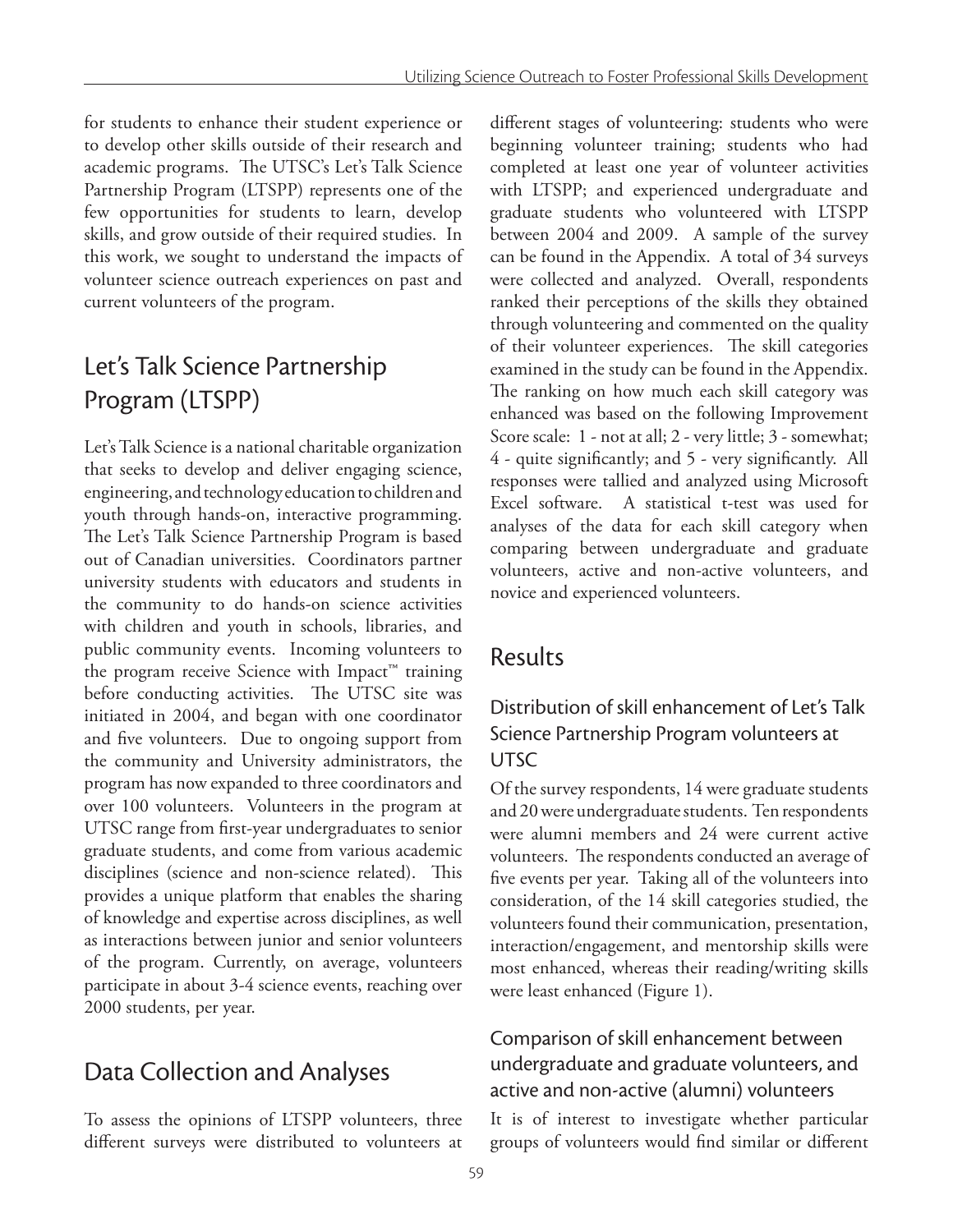

FIGURE<sub>1</sub> *Distribution of Skill Enhancement of LTSPP Volunteers*

skill sets being enhanced when comparing volunteers at different education or career levels. When comparing undergraduate and graduate students for each skill category, no significant difference was found. However, when looking at the general trend based on the improvement scores, graduate students ranked having enhanced mentorship and presentation skills through LTSPP. On the other hand, undergraduate students enhanced mainly their communication, presentation, and interaction skills through volunteering (Figure 2A). When comparing between alumni and active volunteers, creativity skills was found to be significantly more enhanced in alumni compared to active volunteers ( $p < 0.05$ ). Also, with respect to the improvement scores, alumni found that they benefitted most from improved mentorship, presentation, and organizational skills for their careers, and active volunteers benefitted most from improved communication and presentation skills (Figure 2B). The skills that were least enhanced

by LTSPP included reading/writing, problem solving and critical thinking skills (Figures 2A and 2B).

#### Comparison of skill enhancement between experienced and novice volunteers

In addition to differentiating the impact of skill enhancement of the volunteers based on their education/career level, the amount of participation (which includes number of years and number of events) in the LTSPP program should be examined as well. This would determine which specific skill sets are enhanced at various stages within the program. When comparing volunteers that have been in the LTSPP program for more years to volunteers that were in the first year of the program, those with more years of experience found mentorship skills to be significantly enhanced compared to those with less than one year of experience  $(p < 0.05)$  (Figure 3A). On the other hand, no significant difference was observed for each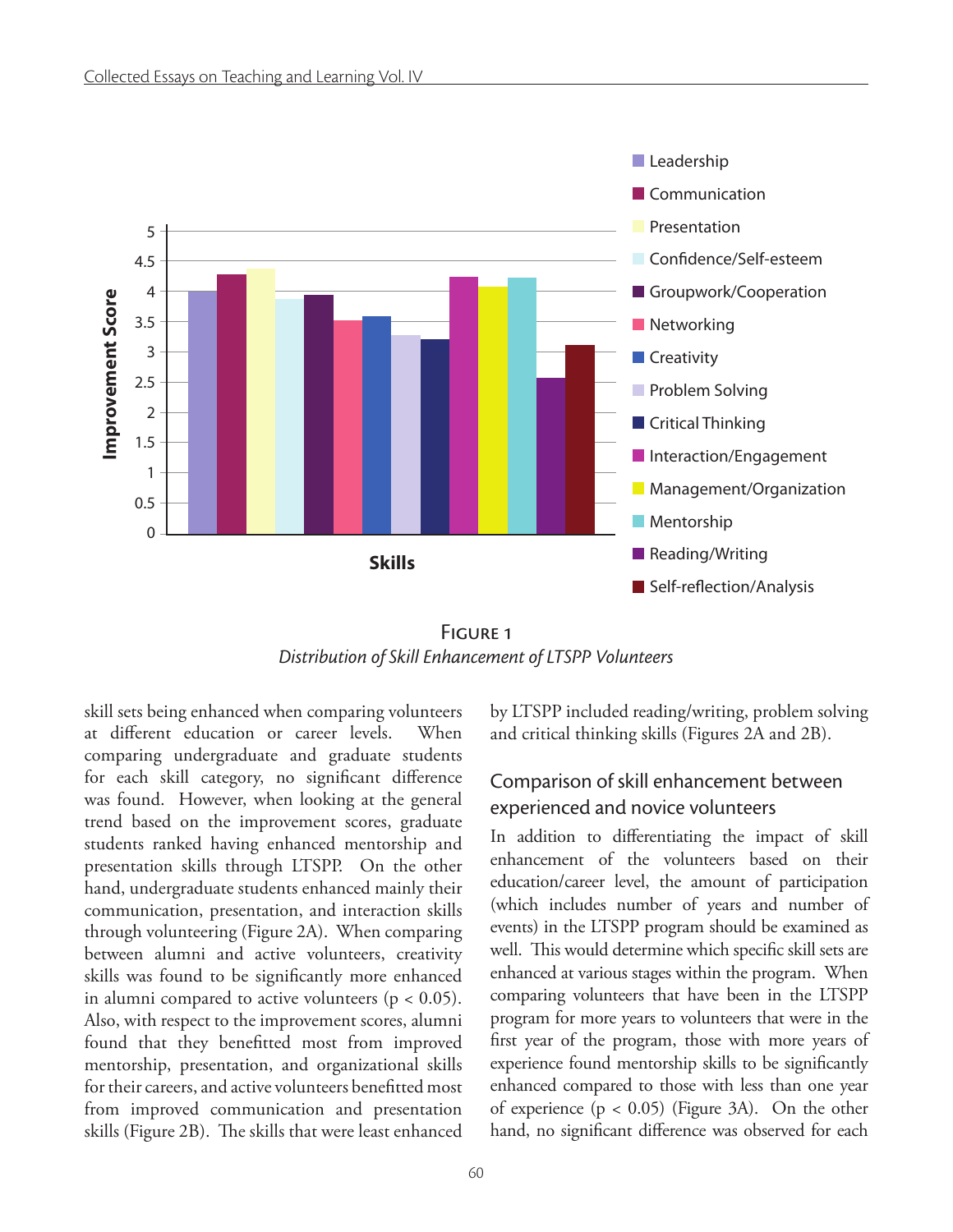

#### **Level of University Education**



**LTSPP Volunteer Status**

**Skills**

Figure 2B *Comparison of Skill Enhancement Between Active and Non-Active (Alumni) Volunteers in LTSPP*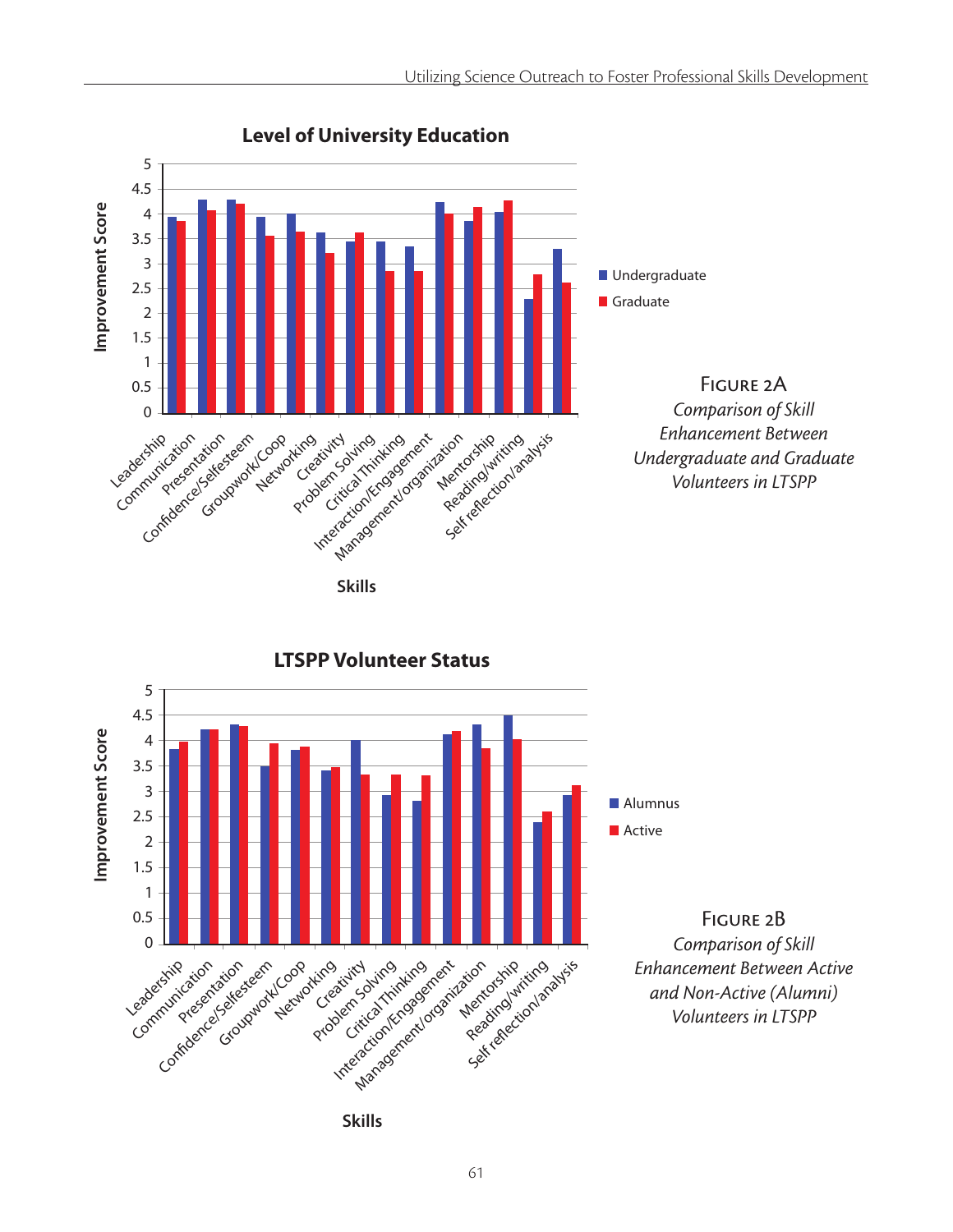

**Skills**



**Number of LTSPP Events Conducted**

**Skills**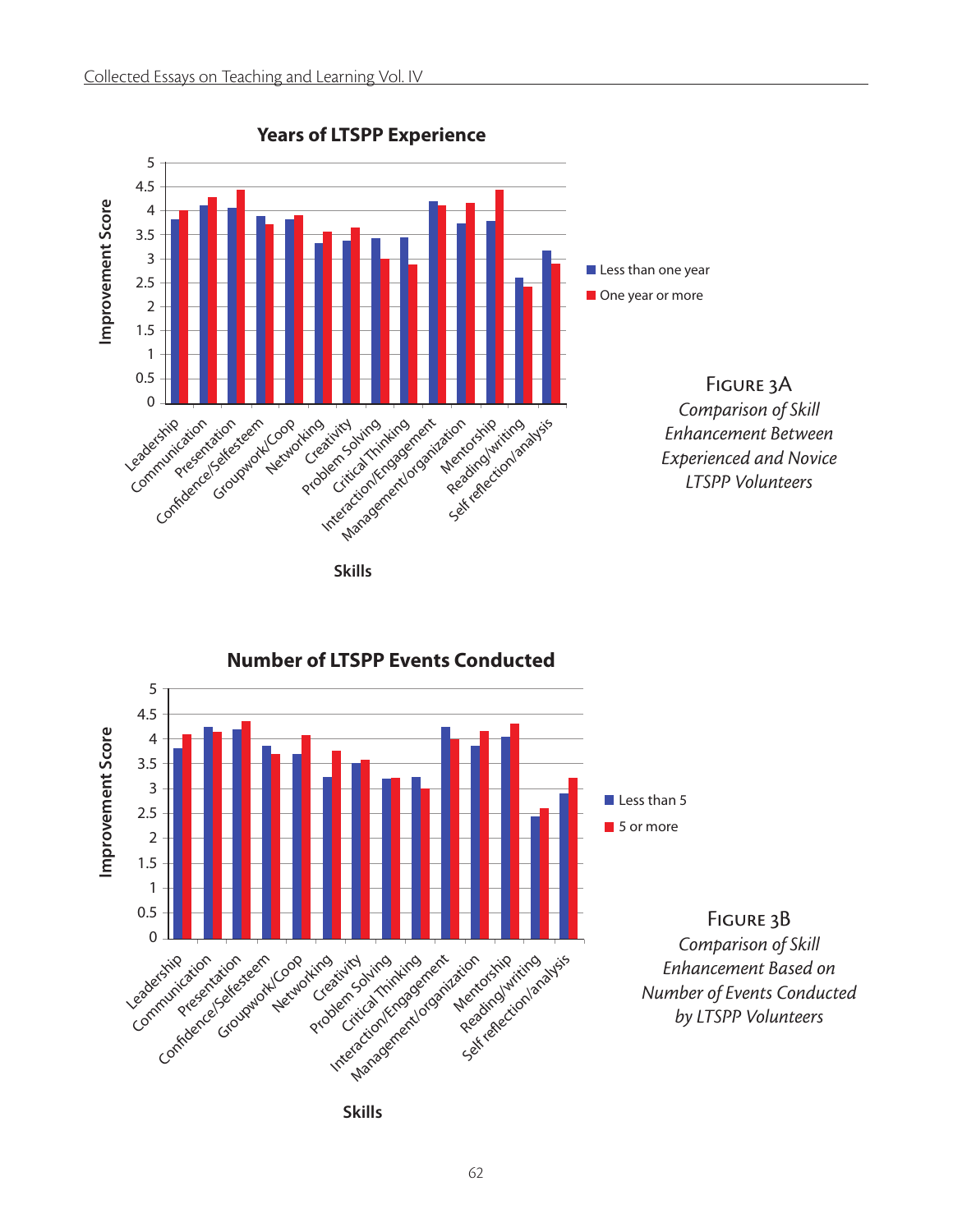skill category when comparing between volunteers that have done more or fewer activities (Figure 3B). When looking at the trend of the improvement scores, more experienced volunteers felt that LTSPP improved their presentation and mentorship skills, whereas more novice volunteers felt an improvement in communication and interaction skills (Figures 3A and 3B).

# Discussion and Conclusion

Volunteers attributed improvements to several transferable skills to their involvement with LTSPP. The overwhelmingly positive remarks by respondents can be accredited to several possible reasons. LTSPP provides an opportunity to learn without risk of failing or competing for grades. In this process, volunteers are encouraged to learn varying activities and the science behind them. Through communicating with students at elementary and high school levels, volunteers are regarded as experts or knowledgeable in a given topic, and encourage volunteers to see themselves as being qualified, smart scientists. Additionally, volunteers communicated an appreciation for being affiliated with a national science organization and university. As a result, confidence and interest in science is supported through LTSPP.

Enhancement of the four main skills volunteers identified (i.e., communication, presentation, interaction and mentorship) can be potentially attributed to the nature and mode of delivery of the various science outreach activities and demonstrations. LTSPP activities tend to involve volunteers working together in pairs or groups who present in front of a group of students on a basic science topic. Successful delivery of the activity often requires active interaction and communication between the participating volunteers, with more experienced volunteers leading less experienced ones, as well as intensive preparation of how the material will be presented to the students. Consequently, the volunteers are frequently encountering and developing these four main skills in each activity they take part in. Reading and writing skills were found to be least enhanced since the bulk of the activities required only some basic science background knowledge to

carry out, in particular for the lower grade levels. Since most of the participating volunteers tended to have some knowledge of basic science, there was not a huge necessity to neither *extensively* read up on the literature or take down lengthy notes from the literature review on the science topic they were presenting; although some brief review was generally required for mastery of the topic.

When comparing the specific groupings of volunteers, both undergraduate and graduate students thought to have improved on their presentation skills, but graduate students found mentorship skills also improved, compared to communication/interaction skills for undergraduates. Undergraduate education at large universities usually have large classes with multiple choice exams as the main mode of assessment in the lower years, while gradually moving to smaller classes with labs, assignments, and presentations in the upper years. In doing so, this has limited the opportunities for undergraduates to build on their communication and interaction skills until they are closer to their year of graduation. Hence, LTSPP provides an outlet that enables the undergraduates to improve on these skills. On the other hand, graduate students would have already undertaken the undergraduate curriculum and would then be seen more as the 'mentors,' as they would be able to provide guidance and the sharing of knowledge and skills with undergraduates. It is interesting to note that when comparing active volunteers with alumni, in which the bulk of the alumni were now currently employed in a career, creativity was significantly enhanced for alumni. This could be resulting from the numerous experiences they had encountered during their tenure as LTSPP volunteers, as well as the skills they developed through the program, that has now enabled them to intricately transfer those skills and experiences and apply them in their own workplace. Finally, when comparing novice and experienced volunteers, experienced volunteers mimicked the trend seen for graduate students and novice volunteers mimicked the trend seen for undergraduates in terms of skills enhancement. In particular, the significant difference in experienced volunteers having more enhanced mentorship skills compared to novice volunteers further strengthens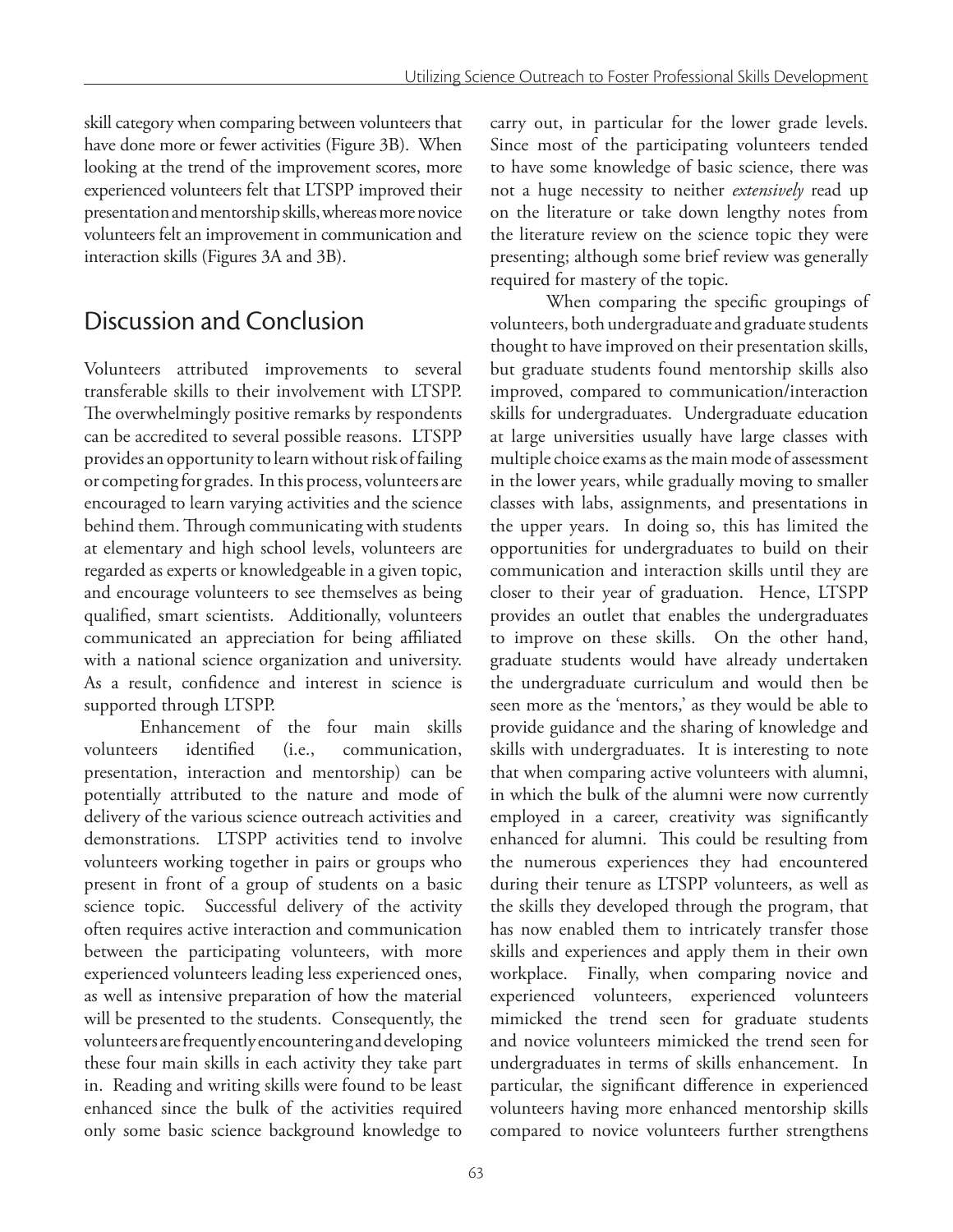the notion that volunteers that have been in the program longer or have a higher education level tend to take on the mentorship role to support and guide other volunteers in their outreach activities.

It is also interesting that in most cases, volunteers did not strongly associate problem solving and critical thinking skills with volunteering through LTSPP. Although these skills are often exercised throughout a given activity (e.g., time management, adapting activities for a specific class, trouble-shooting protocols, or equipment), it appears that volunteers felt that the communication and presentation skills were more important. Respondents also commented on how the program did not directly lead to career options but did improve their confidence and skill set when seeking new jobs either during university or upon graduating. All respondents felt that the LTSPP program was a superior program for science outreach and career skills and professional development.

The following are quotes from volunteers of the LTSPP program at UTSC that help exemplify the success of the science outreach program in enhancing their professional skills:

> "It has allowed me to present material in a fun way with clarity and confidence, and reduce my level of anxiety when speaking in front of an audience." [third-year undergraduate student in Human Biology]

> "It has enhanced my connection to my community." [fourth-year undergraduate student in Cell and Molecular Biology]

> "It has made a huge difference in my life, as I obtained and enhanced many skills and developed a new passion for science and teaching." [fifth-year doctoral student in Biology]

> "The program is very diverse and is a great way to gain communication skills." [first-year undergraduate student in Integrative Biology]

"I enjoyed working as a team with other teammates and improved my organizational skills." [first-year masters' student in Environmental Sciences]

Overall, LTSPP at UTSC was largely successful in improving the communication, presentation, mentorship, and interaction skills of volunteers, regardless of their program (i.e., graduate or undergraduate), their experience in the program, or their status (alumnus versus active). In particular, the enhancement of mentorship skills was shown to be significantly different between novice and experienced volunteers, with greater enhancement in experienced volunteers, and alumni of the LTSPP program believed their creativity skills were significantly enhanced. Confidence and interest in science as a discipline was also a positive benefit for volunteers. This study demonstrates how experiences in university that occur outside of the classroom are viewed as being beneficial to university students. Future work could address whether student experiences are enhanced due to these opportunities, if it improves their academic performance, and also whether administrators perceive this program as being beneficial to the university student experience.

# Acknowledgements

Funding for this research was provided through the Let's Talk Science Partnership Program and the Office of the Vice Principal (Research) at University of Toronto Scarborough. We would like to thank the volunteers and coordinators of the Let's Talk Science Partnership Program at University of Toronto Scarborough, the Let's Talk Science National Office, and the educators for their time and efforts.

### References

Dolan, D. (2009). Moving ahead. *University of Toronto Scarborough Annual Review,* 1-64.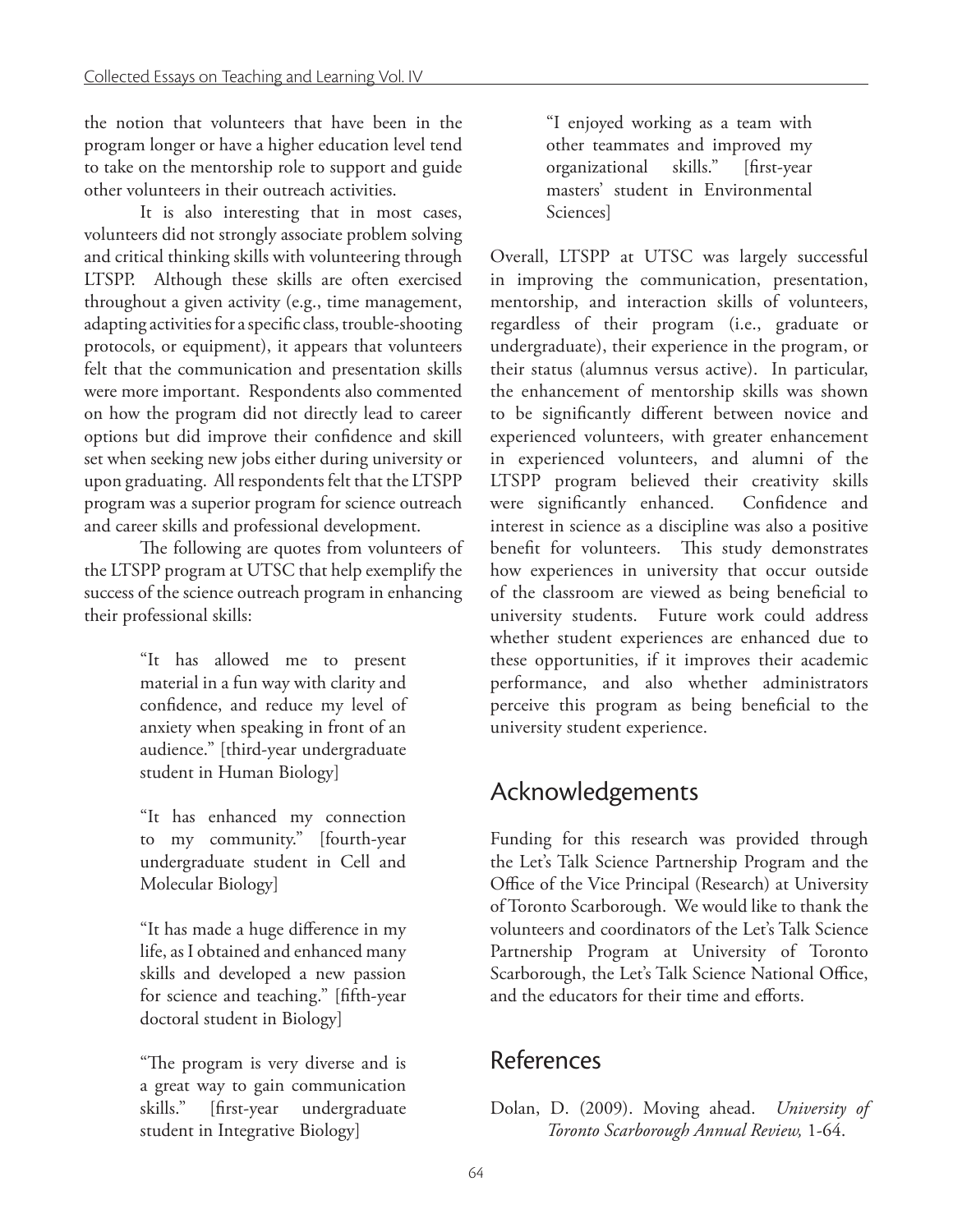Let's Talk Science. (2010). Retrieved from http:// www.letstalkscience.ca

### Biographies

Edward Eng and Catherine Febria are both former Let's Talk Science Partnership Program coordinators, Teaching Assistant Training Program trainers, as well as Ph.D. candidates in the Department of Biological Sciences at University of Toronto Scarborough. Edward is also a lecturer for a science engagement course at University of Toronto Scarborough.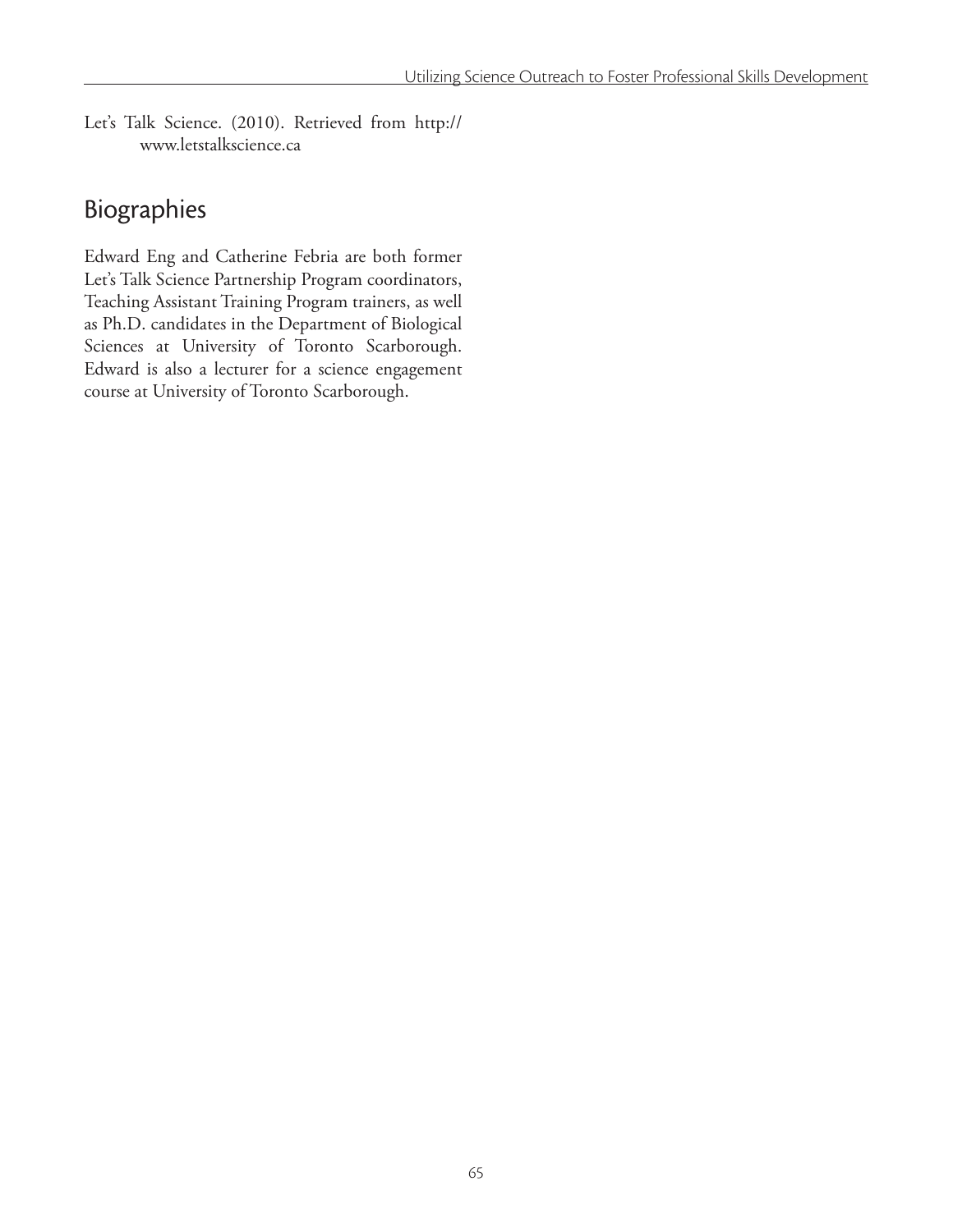#### **Appendix**  Appendix

### Sample LTSPP Survey Used in Data Collection



### **Let's Talk Science Partnership Program: Post-Survey**

- 1. Current occupation and description of work (if applicable):
- 2. Program(s) of study and number of years at UTSC:
- 3. Volunteer experience in Let's Talk Science at UTSC:

 $\frac{1}{\sqrt{1-\frac{1}{c}}}\text{year(s)}$  and  $\frac{1}{\sqrt{1-\frac{1}{c}}}\text{month(s)}$ 

4. Approximately how many LTS events did you do per year? and approximately how many LTS events did you do in total?

- 5. Prior volunteer experience (not including LTS and current volunteer work).
- 6. Prior work experience (not including graduate school and current occupation)
- 7. What were your impressions of LTS before you started?
- 8. What are your impressions of LTS now after your participation in the program?
- 9. What key skills did you obtain or build through volunteering with LTS?

For the following skills/attributes listed, please indicate how much the LTS program had affected or enhanced you in.

1 – not at all, 2 – very little, 3 – somewhat, 4 – quite significantly, 5 – very significantly

| Leadership    | $1 \quad 2 \quad 3$ | $\overline{4}$                                          | $-5$ | n/a |
|---------------|---------------------|---------------------------------------------------------|------|-----|
| Communication |                     | $\begin{array}{cccccccc} 1 & 2 & 3 & 4 & 5 \end{array}$ |      | n/a |
| Presentation  |                     | 1 2 3 4 5                                               |      | n/a |